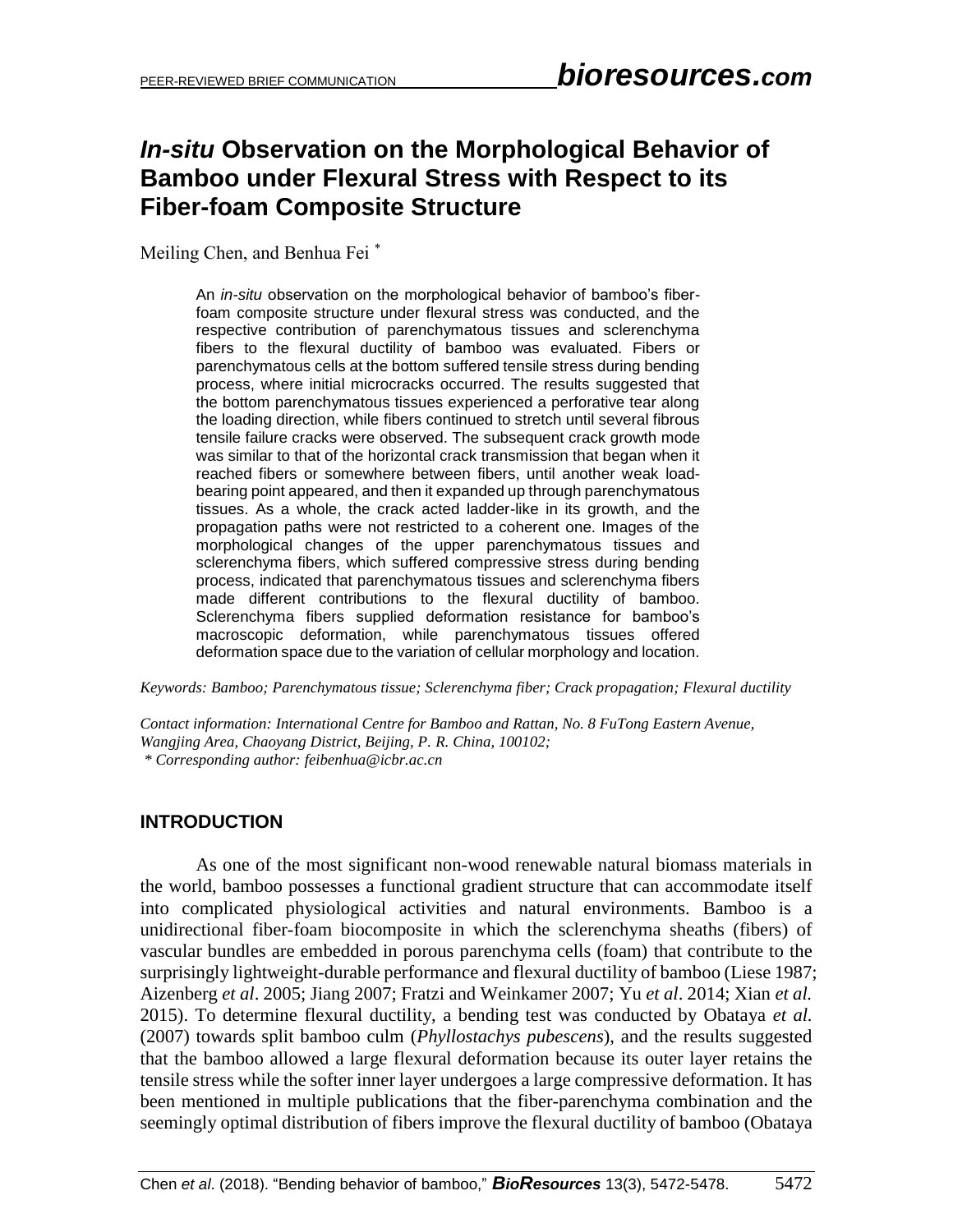*et al.* 2007; Abe and Yano 2010; Long *et al.* 2015); however, most studies have been limited to theories and concepts, rather than a direct observation of the bending process from the beginning of being loaded to the material's failure point.

Composites' failure behavior is a dynamic process in which the constitutional unit's structure gradually changes, and one or several failure modes occur jointly, until total failure of the composite. In this study, the dynamic morphological change inside of bamboo under flexural stress was investigated. The goal was to determine how the constitutional units, sclerenchyma fibers, and parenchyma cells in junction grant flexural ductility. In addition, the respective contribution of sclerenchyma fibers and parenchyma cells to the flexural ductility was considered based on high-resolution images captured during the bending process. The aim of this study was to provide a theoretical basis for the morphological and micro-mechanical behavior of bamboo, which would further make contributions to the bionic structure design of composites.

## **EXPERIMENTAL**

### **Materials**

*Preparation*

Four-year-old moso bamboo (*Phyllostachys pubescens*) was grown in Anji, Zhejiang Province, China. One-meter-length bamboo tube was obtained from the bottom of bamboo culm with a diameter at breast height (DBH) of no less than 100 mm, and bamboo slivers were processed into a size of 40 mm  $\times$  5.42 mm  $\times$  1.60 mm (length  $\times$  width  $\times$  thickness) along tangential direction from outer part by cutting machine. Each bamboo sliver was stored in a 23 °C conditioning chamber until an equilibrium moisture content of 8% to 12% was achieved.

#### **Methods**

#### *Measurement*

The flat and smooth surface of the bamboo sliver was obtained with a diamond cutter installed in a sliding microtome (M2000R; Leica Microsystems Inc., Wetzlar, Germany), and a 90 s gold sputtering (Deben UK Ltd., London, UK) was done towards the surface at vacuum ambiance (vacuum degree  $\leq 10^{-2}$  mbar).



**Fig. 1.** *In-situ* SEM observation during the flexural test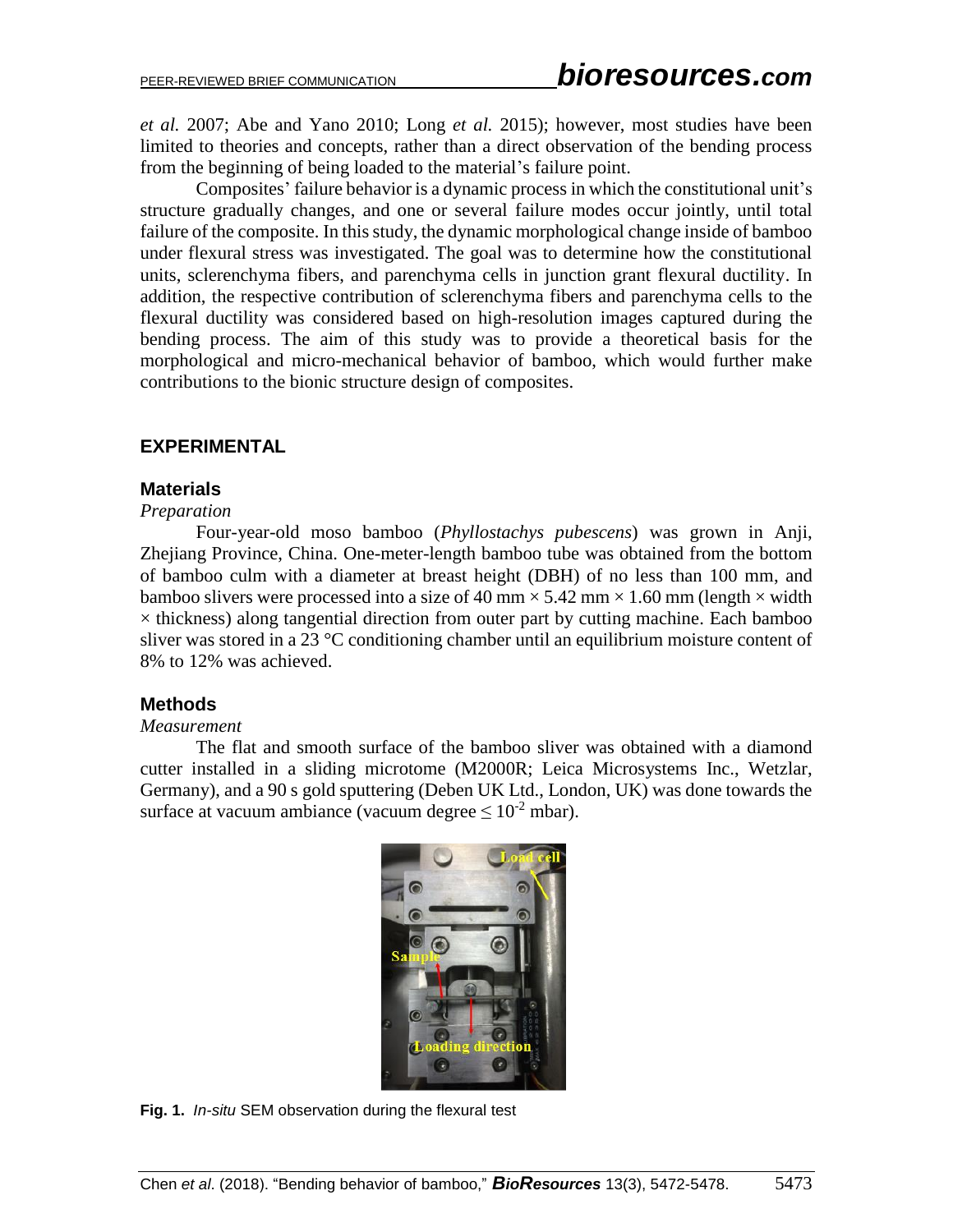The bamboo sliver was then put into the specimen chamber of a scanning electron microscope (Quanta2000; FEI Company, Hillsboro, OR, USA) and located at the central section of a three-point bending test jig of a Micro-tester (Deben UK Ltd., London, UK), as illustrated in Fig. 1. A voltage of 7.0 kV was discharged until the vacuum degree reached 5e-5 . The span was 34 mm, and the loading speed was 0.2 mm/min. The morphological change of the sclerenchyma fibers and parenchyma cells were tracked and captured under a continuous micro-load.

# **RESULTS AND DISCUSSION**

## **Compressed Parenchymatous Tissues on the Top**

The morphological change of the parenchymatous tissues located on the top of the bamboo sliver specimen is illustrated in Fig. 2 during the bending process.



**Fig. 2.** Compressed parenchymatous tissues on the top **Notes:** Fig. 2a and 2b are morphological images of the parenchymatous tissues located on the top of one specimen at the moment of 0 and 12 min upon loading, while Fig. 2c and 2d are the images for another specimen at the moment of 0 and 8 min.

Parenchymatous cells next to the squeeze head were rectangular and exhibited a vertical angle with the central axis before compression (Figs. 2a and 2c). As the compressive and flexural load increased, the orientation of the parenchymatous tissues changed, and an acute angle with a central axis arose. These cells turned oblate and flat from a rounded rectangle (Fig. 2b), and became highly compacted into a huddle (Fig. 2d), which indicated that the morphological change of the parenchymatous tissues offered space for the macroscopic deformation of the bamboo, and further made contributions to the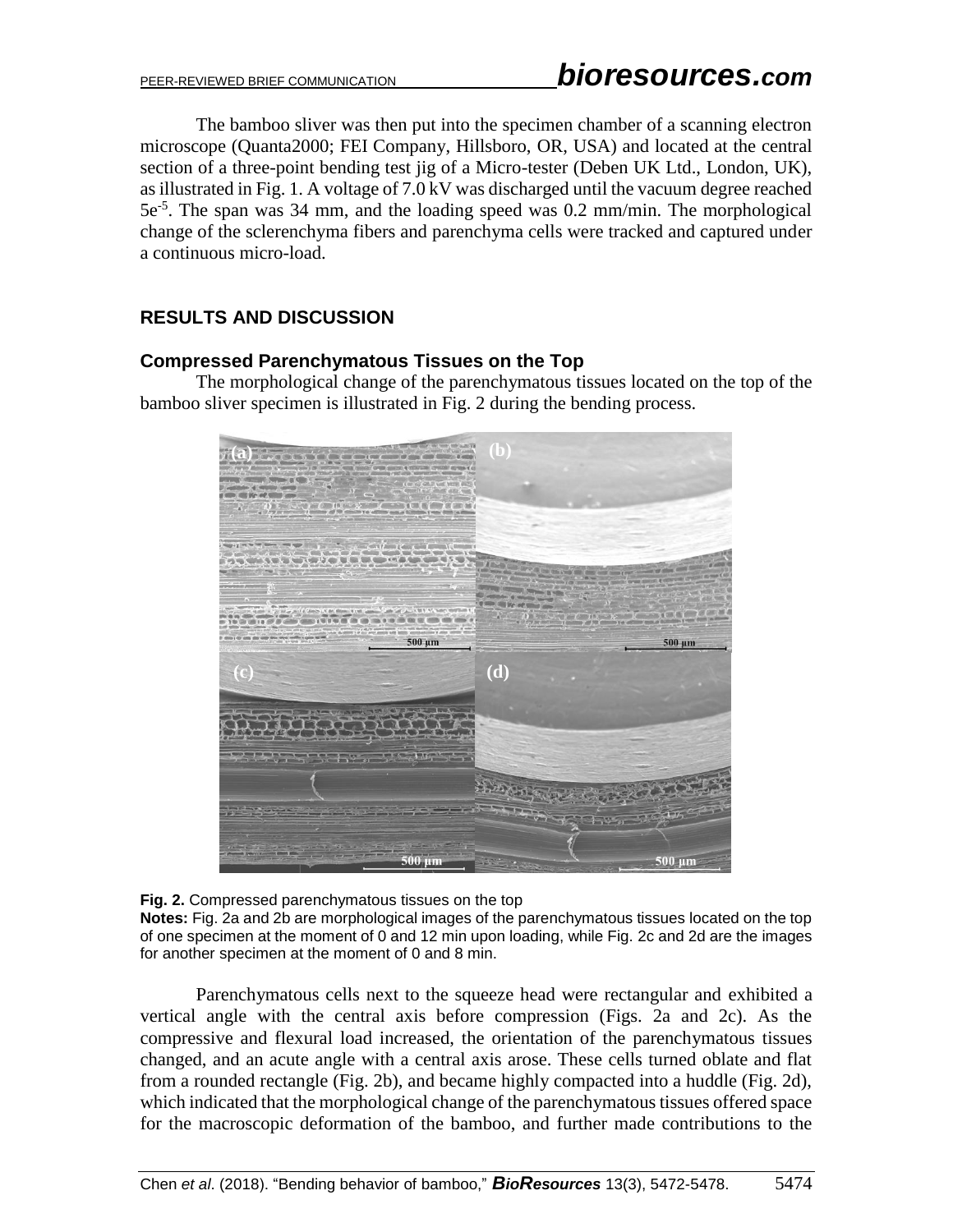flexural ductility. It has also been documented in other research that the compressible nature of bamboo can be attributed to the parenchyma cells because bamboo consists of a large proportion of parenchyma cells (Obataya *et al.* 2007). In addition, no noticeable morphological change was found with respect to the fibers beneath those top parenchymatous tissues. This might be due to the interaction between components in bamboo, such that the parenchymatous ground tissue can pass stress loads and distribute the stress load onto the fibers (Shao *et al.* 2010).

## **Compressed Sclerenchyma Fibers on the Top**

The sclerenchyma fibers on the top suffered compressive stress during the bending process. As presented in Fig. 3, the fiber cells were compacted along the fibrous diameters direction, and slippage and malposition occurred between the fibers. These effects were manifested as interfibrous cracks. Compressive stress was transferred to the parenchymatous tissues beneath those top sclerenchyma fibers. However, no obvious morphological changes were observed. The lack of change in appearance may have resulted from the "protective effect" of the upper fibers, rather than the neutral layer effect, because the location was far from the neutral layer. Such a "protective effect" implied a low elongation percentage at the break point for the fibers when compared to the deformation extent of the parenchymatous cells.



**Fig. 3.** Compressed sclerenchyma fibers on the top

**Notes:** Fig. 3a and 3b are morphological images of the sclerenchyma fibers on the top at the moment of 0 and 6 min upon loading.

#### **Stretched Parenchymatous Tissues at the Bottom**

Two kinds of crack propagation paths are presented in Fig. 4. The initial microcrack occurred in the parenchymatous cells because they were subjected to tensile stress at the bottom. The parenchymatous tissues experienced a perforated tear along the loading direction, and horizontal crack transmission began when the perforated tear reached the fibers, which then presented two crack growth paths. For one case, the crack thoroughly propagated along the fibrous length direction, and another stretching process of the sclerenchyma cells was observed (Fig. 4a). In Fig. 4b, the crack propagated between the fibers until a weak load-bearing point appeared, and then it expanded up through the parenchymatous groups. As a whole, the cracks formed with a ladder-like growth, and propagation paths were not restricted to just a coherent one, which implies that both the tensile and shear stresses caused the failure of the bamboo during the bending process (Obataya *et al.* 2007).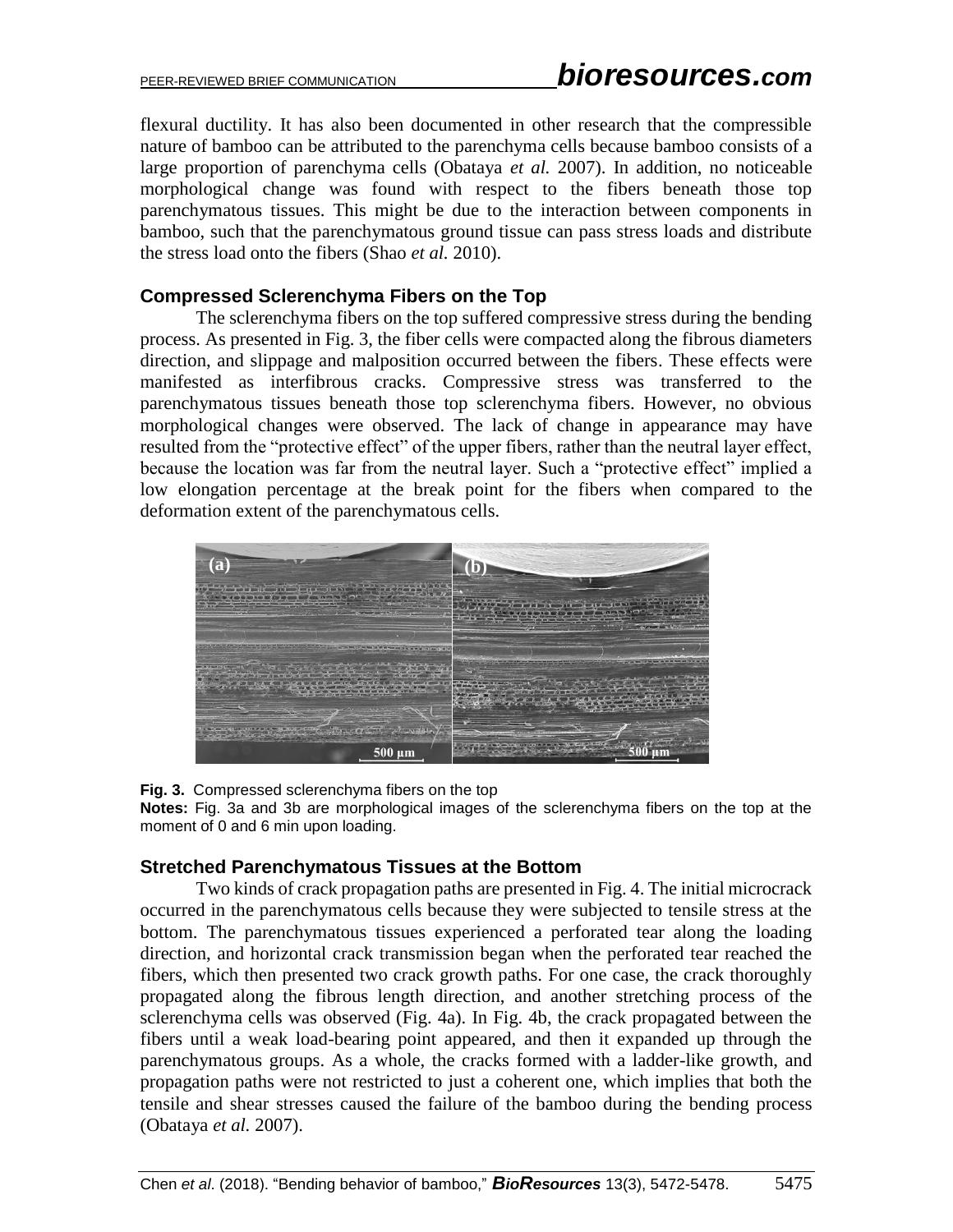

**Fig. 4.** Stretched parenchymatous tissues at the bottom

**Notes:** Fig. 4a and 4b are morphological images of the stretched parenchymatous tissues at the bottom for two separated specimens near failure point.

### **Stretched Sclerenchyma Fibers at the Bottom**

To investigate whether sclerenchyma fibers were distributed at the bottom, the failure mode of the bamboo sliver under flexural stress is illustrated in Fig. 5.



**Fig. 5.** Stretched sclerenchyma fibers at the bottom

**Notes:** Fig. 5a, 5b, 5c, and 5d are morphological images of the stretched sclerenchyma fibers at the bottom for one specimens at the moment of 0, 7, 10 and 15 min upon loading.

Initial microcrack development occurred on the bottom fibers because they were subjected to tensile stress (Fig. 5a), while the other fibers continued to be stretched until several fibrous tensile failure cracks were observed (Fig. 5b). The crack began horizontal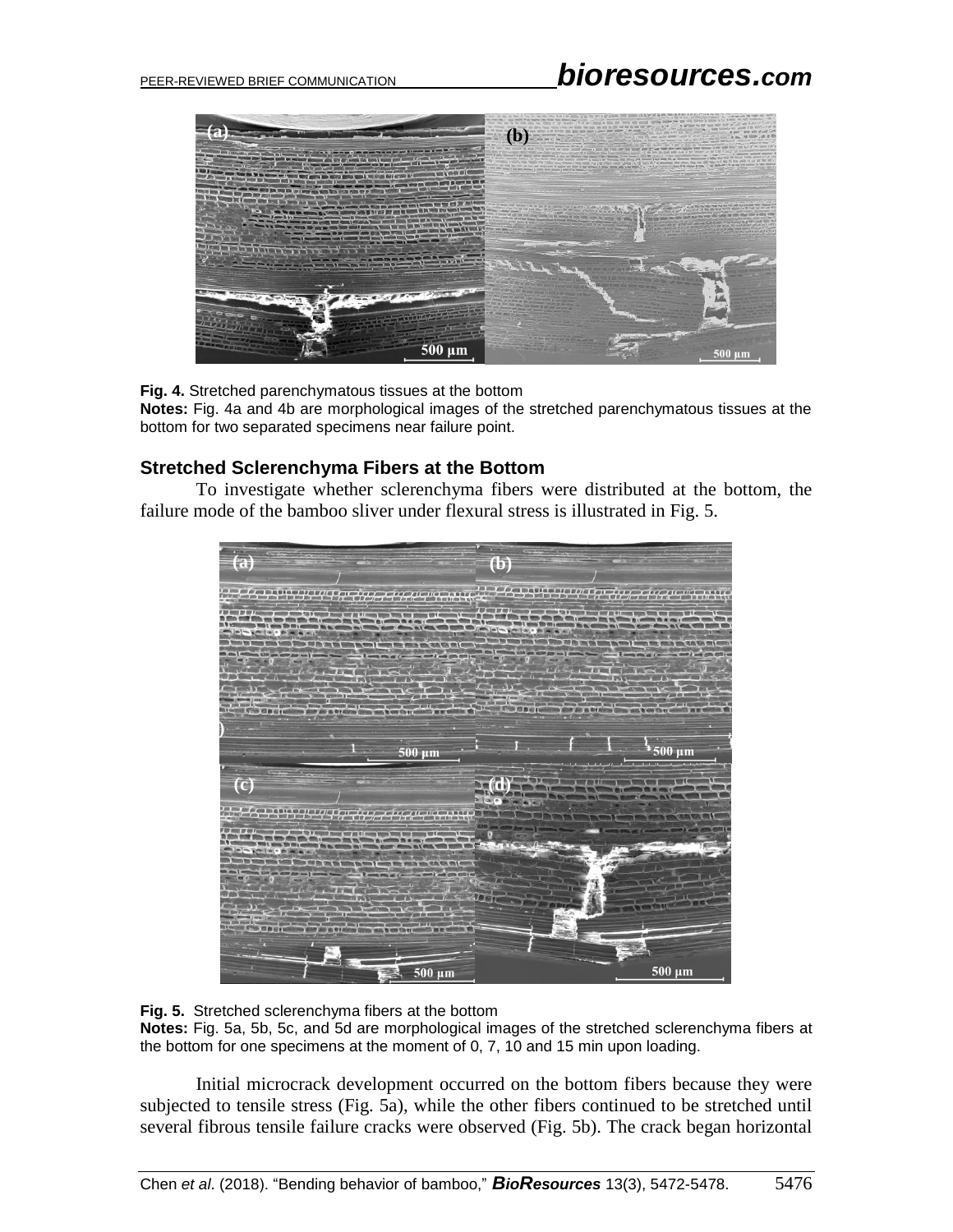transmission when it reached the section between the fibers, and then it expanded upwards following the tensile failure of another group of fibers (Fig. 5c), which implied that the sclerenchyma fibers provided bamboo with a deformation resistance for its flexural ductility. As tensile and flexural load increased, the crack reached the parenchymatous tissues, which suffered a perforated tear along the loading direction (Fig. 5d). In general, the failure mode of the bamboo sliver in this section was similar to the case in Fig. 4.

## **CONCLUSIONS**

- 1. The morphological behavior of bamboo was investigated through *in-situ* observation during the bending process, with respect to its fiber-foam composite observation. The parenchymatous tissues and sclerenchyma fibers made different contributions to the overall flexural ductility of bamboo. Sclerenchyma fibers supplied a deformation resistance, while parenchymatous tissues offered deformation space for the allowance of macroscopic deformation.
- 2. Parenchymatous tissues and sclerenchyma fibers are present in bamboo in a certain proportion, and reached their breakage point separately, which implied the alternation of stress concentration and relief. The unique combination of parenchymatous tissues and sclerenchyma fibers led to a functional gradient structure that showed bamboo regulating energy absorption and release, and accommodating itself to a complicated natural environment.

## **ACKNOWLEDGMENTS**

The authors gratefully acknowledge financial support from National 13th Five-year "Major R&D Plan Project" (2016YFD0600904; 2016YFD0600905). The constructive comments from the anonymous reviewers are also greatly appreciated.

# **REFERENCES CITED**

- Abe, K., and Yano, H. (2010). "Comparison of the characteristics of cellulose microfibril aggregates isolated from fiber and parenchyma cells of moso bamboo (*Phyllostachys pubescens*)," *Cellulose* 17(2), 271-277. DOI: 10.1007/s10570-009-9382-1
- Aizenberg, J., Weaver, J. C., Thanawala, M. S., Sundar, V. C., Morse, D. E., and Fratzl, P. (2005). "Skeleton of *Euplectella sp.*: Structural hierarchy from the nanoscale to the macroscale," *Science* 309(5732), 275-278. DOI: 10.1126/science.1112255
- Fratzi, P., and Weinkamer, R. (2007). "Nature's hierarchical materials," *Progress in Materials Science* 52(8), 1263-1334. DOI: 10.1016/j.pmatsci.2007.06.001
- Jiang, Z. (2007). *Bamboo and Rattan in the World*, China Forestry Publishing House, Beijing, China.
- Liese, W. (1987). "Research on bamboo," *Wood Science and Technology* 21(3), 189-209. DOI: 10.1007/BF00351391
- Long, L., Wang, Z., and Chen, K. (2015). "Analysis of the hollow structure with functionally gradient materials of moso bamboo," *Journal of Wood Science* 61(6), 569-577. DOI: 10.1007/s10086-015-1504-9